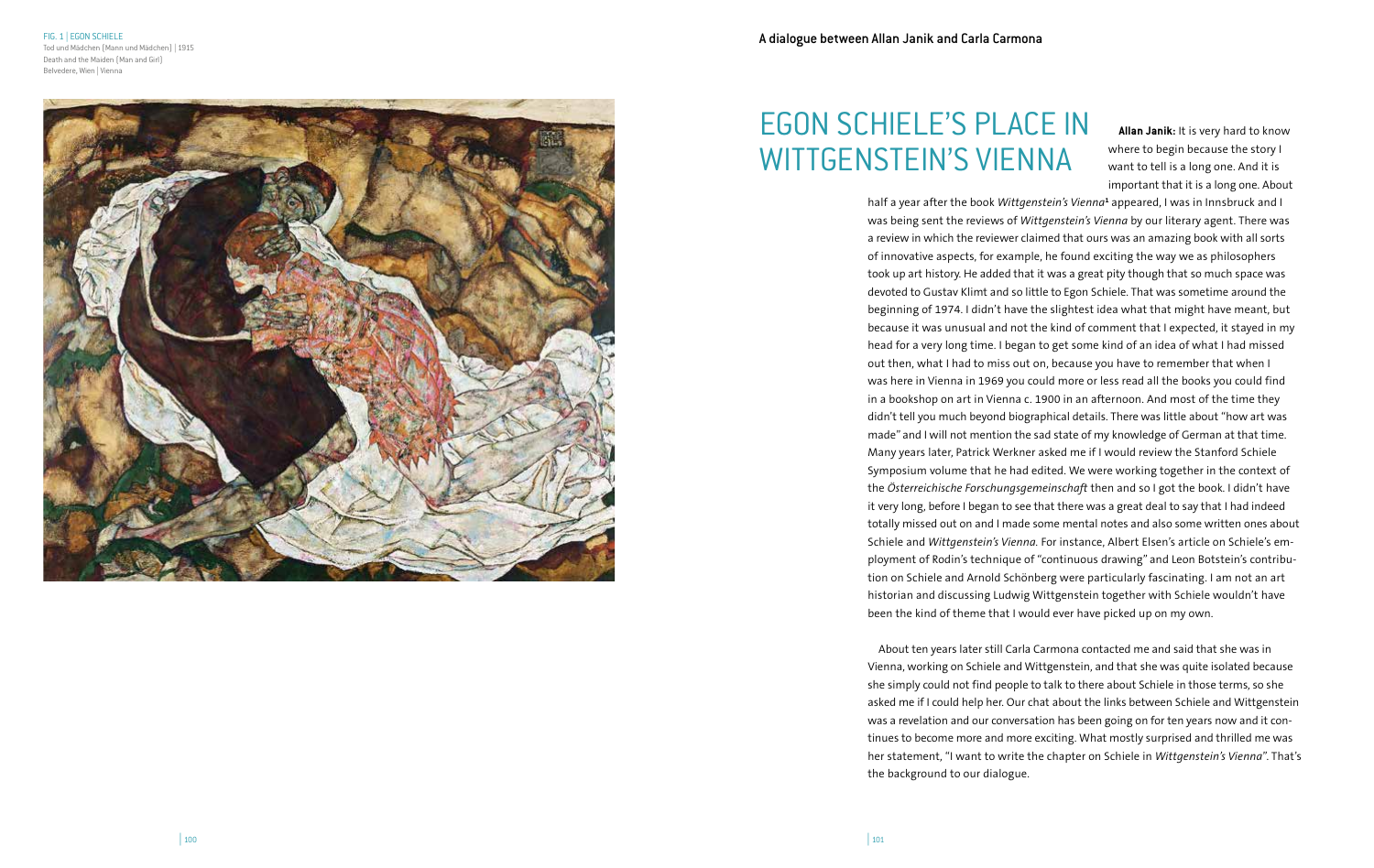Now *Wittgenstein's Vienna* is a very strange book to begin with. I am a professional historian of philosophy, a dying breed. Most of what historians of philosophy do is analyzing texts in their context, work out constellations of ideas and document their dynamism. Regarding Wittgenstein, if you look at the *Tractatus* (and for that matter the *Philosophical Investigations* or other texts such as *On Certainty*) as an outsider, it is like banging your head against a wall because although you might read and understand some of Wittgenstein's striking sentences, it is devilishly difficult for a layman to figure out where it is all supposed to go. The task that Stephen Toulmin and I set for ourselves was to employ Viennese cultural history to help make that intelligible.

The historical technique is to establish an illuminating context for reading the work anew, but we didn't really have a background that could be empirically established as directly relevant to Wittgenstein's texts. What we had then in 1970 when we began to write were letters to Paul Engelmann, the first letters that ever appeared from Wittgenstein, which contained references to Vienna, to Karl Kraus and Adolf Loos, which Engelmann had commented upon. My *Doktorvater* Toulmin turned up with an idea one day: "Here is a ticket to Vienna and 800 dollars. Stay there as long as you can with that. Above all I want you to meet Wittgenstein's family, his friends, as far as there are any there, and find out about how his family and friends there perceived his most intimate concerns and deep interests". So I came to Vienna in the cold January of 1969. What came out of that trip was a huge amount of material that I scarcely knew what to do with. I was banging my head against the wall for a long time trying to figure out how to use it to illuminate Wittgenstein's cryptic text.

Out of curiosity I began to read Schönberg at just about the time I began writing my dissertation in 1970. And then things started to become very interesting. In Schönberg you could see astonishing parallels to Wittgenstein's thoughts about philosophy coming from a composer. He writes a kind of music that is more than a set of notes on a page, that clearly has a spiritual and ethical dimension. Putting that then into Schnitzler's Vienna, with its concerns about hypocrisy, the double standard of values and integrity, it was a matter of constantly posing the question what does it mean to be honest? What does it mean to be honest with yourself? And what does it mean to be an honest artist? To be honest with your art? And regarding Wittgenstein, what does it mean to be an honest thinker? These questions emerged clearly and dramatically. Focusing on the neglected ethical dimension of Wittgenstein's philosophy became a must.

Every single day we found new stuff, we were euphoric. Of course, we got lots of things wrong, so many mistakes. And the journey was not always smooth. For instance, Arthur Koestler, who was one of my ideals, destroyed me by insisting that only what Toulmin wrote in the book was worth reading and that I was an "abominable stylist as well". I was devastated. But be that as it may, there was a challenge in all this to see the ethical dimension of his thought that inspired Wittgenstein's approach to analytical philosophy. And that was the part of the story I had to be able to tell.

This was what we had done with Wittgenstein and it was what had to be done for Schiele if there was to be a place for him in *Wittgenstein's Vienna.* And this is what Carla intended to do ten years ago. I still remember when she said: "I want to show you a little chapter that makes the connection between Schiele's oeuvre and its ethical dimension" and she picked absolutely the right one. She picked her analysis of Schiele's use of chairs, the different meanings that chairs acquired in his compositions, the way they define space and indeed the way they help to structure his painterly language. And that totally convinced me. And I hope it will totally convince you.

**Carla Carmona:** I will begin with the remark that the Schiele-Wittgenstein connection is very important, not only for research on Schiele but also for research on Wittgenstein. I think that the connection makes Schiele appear as less of an expressionist and Wittgenstein's philosophy seems to be closer to everyday human concerns, thus less intellectual, existential. I also think that the Schiele-Wittgenstein connection shows that much has to be done in both directions and would forge a closer link between philosophy and art.

I have tried to do several things. I will focus on three of them. But first of all I want you to keep in mind the word *Übersichtlichkeit* because it is the background for everything I have done in the field. One of the things I did was to explain the fundamental role that Schiele played in *Wittgenstein's Vienna*. Allan made very clear in *Wittgenstein's Vienna* and later works such as *Assembling Reminders,* how intimately connected Wittgenstein's philosophy was to Karl Kraus' understanding of how journalism, or literature in general should be. Or for that matter to Loos' conception of architecture. I think it is important and much needed to look at Schiele under the same light.

I also tried to show that Schiele's art illustrates with surprising accuracy many of the philosophical problems of his contemporaries, of people like Loos or Wittgenstein. For example, the all too present concern for ethics in Vienna 1900. This concern is precisely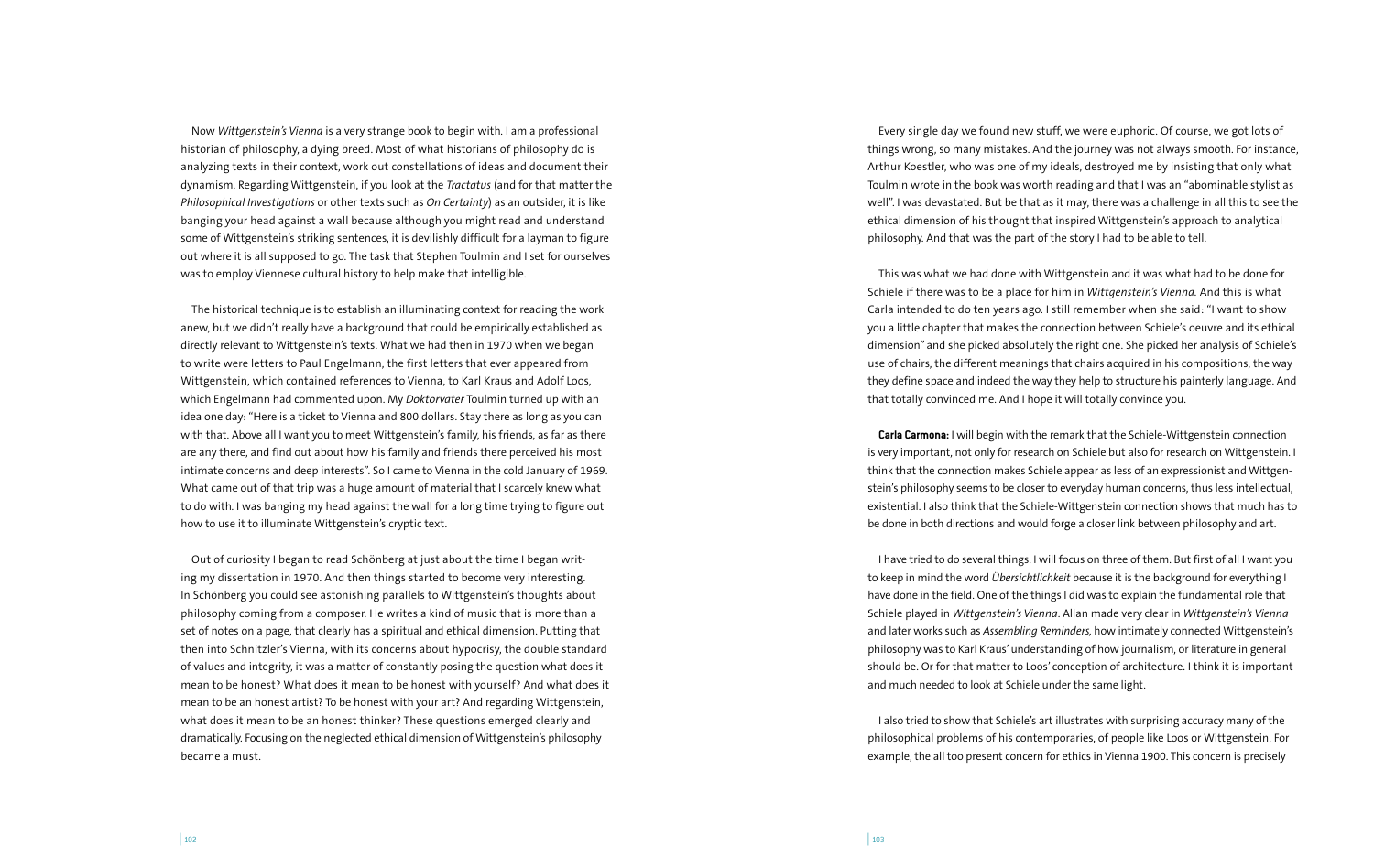what led Wittgenstein to the mystical dimension of the *Tractatus,* and to the fundamental demarcation between "what can be said and what can only be shown". In Schiele's pictorial language we also find that ethical concern and consequences of a similar kind to that crucial demarcation. Moreover, Schiele's art also illustrates very well Wittgenstein's notion of use, a fundamental concept of his mature philosophy.

One third thing that I tried to do was to make explicit Schiele's pictorial idea by means of using Schönberg's concept of musical idea, which I would like to define here as the internal coherence of a piece of music, as the structure of the piece, from which every note develops in a cohesive way. One could also compare it to a thread that demands to be developed up to its full articulation. One can find the same kind of inner structure in Schiele's painterly compositions, and understanding that structure involves becoming aware of his pictorial syntax and the kinds of elements related by its syntactical relations.

Here Wittgenstein's conception of *Übersichtlichkeit* and the *übersichtliche Darstellung,* the synoptic view or the overview that we get by reflecting upon practice, is crucial. Wittgenstein believed that philosophical problems involved posing questions that we cannot possibly answer because they are simply inappropriate despite their perplexing character. The most dramatic case is the inquiry into the meaning of an important concept like, say, truth in the way that scientists do, i.e., by seeking a definition for it and ultimately a theory. The history of philosophy shows us the results of such thinking: a plethora of mutually contradicting theories sharply demarcating "appearance" from "reality" that leave the original object of investigation at least as obscure as it was at the beginning. Wittgenstein, like Nietzsche, insisted with Goethe that the real philosophical achievement was to come to see the appearances themselves in all their multiplicity and variation as the reality.

To do that we have to compare and contrast lots of examples of what we do with words, and that allows us to get a perspective on things that makes undertaking the metaphysical search for definitions and theories superfluous in the first place. This means taking a hard look at what we actually do with words in normal circumstances. So philosophical activity is all about collecting, comparing and contrasting relevant examples in order to realize how things that are superficially different are not "really the same" as the metaphysician would claim but related to one another in a significant way.

I have tried to offer such a synoptic view of Schiele's pictorial language by establishing the most varied connections, mostly within Schiele's oeuvre, but also between Schiele's

painting and the philosophy of Wittgenstein, the music of Schönberg or the architecture of Loos, and between Schiele's painterly work and the oeuvres of other artists, such as Marc Rothko or Francis Bacon. For instance, I have compared how Schiele uses different elements, such as carpets, chairs or pieces of clothing. Behind my attempt to define Schiele's pictorial language, there is a basic question about what understanding a picture involves. And I think that understanding a picture involves seeing connections: both similarities and dissimilarities.

Let us go back to the concept of "pictorial idea". For Schönberg a musical composition ought to develop itself out of inner necessity. It was not a matter of ornamentation; it was a question of integrity. So the coming note had to be truthful to the previous note. Wittgenstein's notion of language game can be helpful in order to understand this. Schiele's pictorial oeuvre could be seen as a language game, one way, among many, of speaking a pictorial language. When I have tried to make Schiele's language explicit I have found very useful to talk about three kinds of elements. In the painting *Death and the Maiden* (Fig. 1)**<sup>2</sup>** of 1915-1916, you can observe a structure: the sheet. Figures are easily distinguishable too, the male figure, Death, and the female figure. There is also a background that holds everything together.

When people talk about *Death and the Maiden,* they always focus on the story. The story behind it is well known. Schiele, on the left, masquerades as death, and Wally Neuzil, Schiele's model and lover before he married Edith Harms, is embracing him. A widespread interpretation of the picture is that Schiele was able to foresee that he was sending his companion to death by leaving her when he decided to marry his wife. I think it's more interesting to focus on the painting and to forget about the story. The meaning of the painting is in the painting and not in the story. And the painting can be much more precise than the story. It is all about how the composition is structured, its grammar.

This grammatical approach is an invitation to focus on the syntax while trying to decipher a painting. The secret of a picture is not in a coded message that only one knowledgeable of the artist's biography can decipher. The set of pictorial relationships that can be perceived in the work of art is also a genuine guide to the painting. They are what remains unsaid and give form to it. And sometimes those syntactical relationships are the fundamental story behind the painting, as in Schiele's landscapes.

Let us observe the syntax of *Death and the Maiden.* The figures are separated by a diagonal that defines the movement in the painting, from the lower right corner to the upper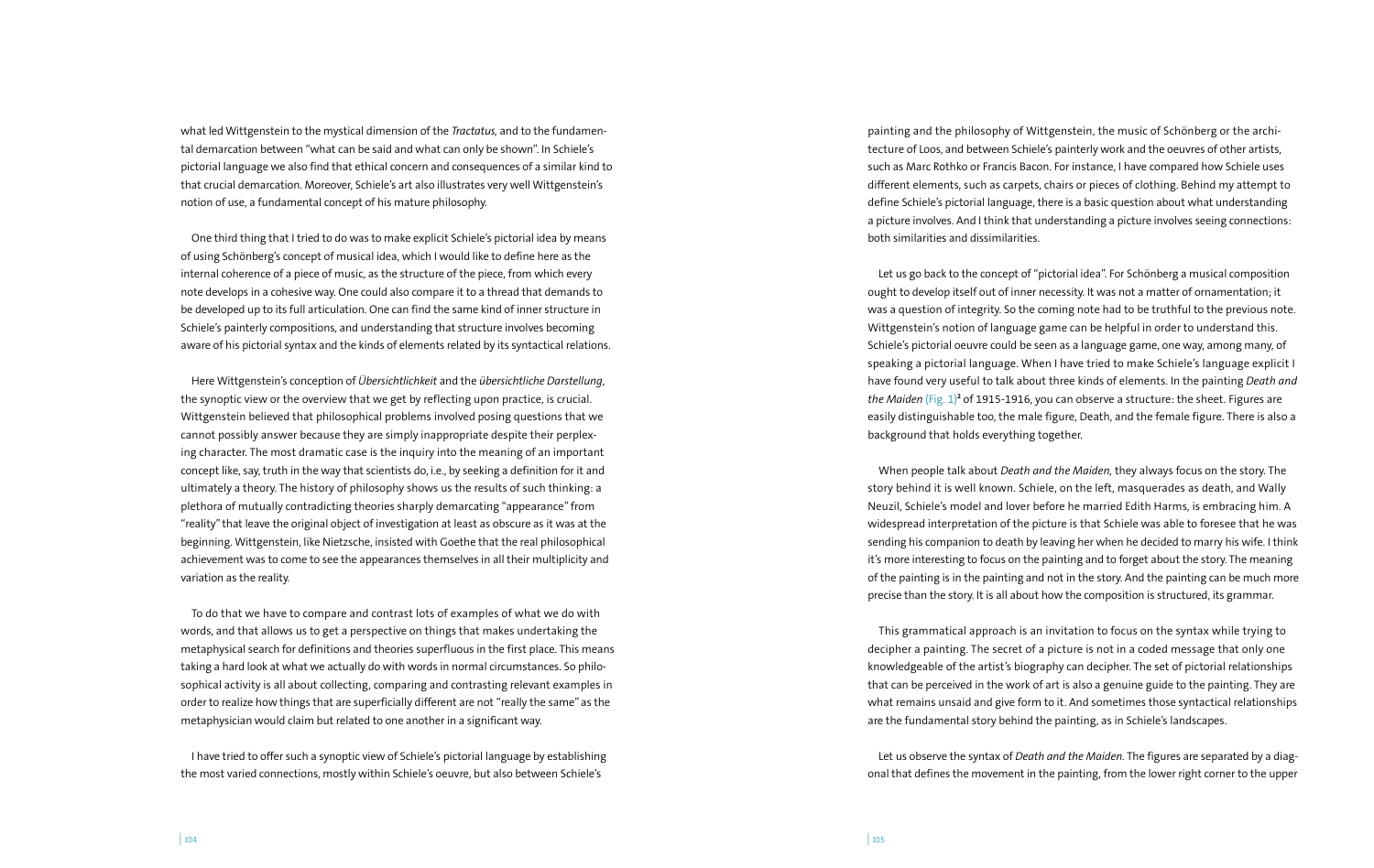left one. Although at first glance you think that the figures are united, the compositional device is there to show a separation. The diagonal functions as a compositional force that divides the painting into two parts and traverses the canvas. Each figure is on a different side of the line. Besides, each figure is formed by a set of triangles that reveals its individuality. Given that the triangle is the most cohesive structure, one gets the feeling that the two figures can stand on their own. They don't need the embrace, which turns out to be superficial. Observe that the lace can be undone at any moment. On the one hand, the embrace of the figures gets lost in the clothes of the male figure, since there is only a very fragile line left of the arms of the female figure. On the other hand, the fingers of the female figure close that weak circle in a very forced manner, resembling an awkward lock or a grenade ready to be used. The use of color also differentiates. You have dark colors, black, in the portrait of death, and a palette of colors on the other side. Observe that how color is applied in the male figure leaves no room for volume. By contrast, the way in which color is applied in the female figure makes you appreciate volume in it.

If we pay attention to its language, we can listen to what the painting is telling us. United and separated, the male figure, Death, is both the contrary and the destiny of the female figure. Somehow they need the structure, the sheet in order to be rescued from the hostile background surrounding them. What the canvas tells us coincides with Schiele's biography in this case; the canvas represents with unparalleled accuracy the lovers' tragic breakup.

**Allan Janik:** I would like to remind you here of one of my favorite quotations of Wittgenstein. He said: Good Austrian work is more subtle than the work of others. And it's never on the side of probability. Never what you expect. It is probably said about himself. But it's also said about people like Lenau and Anton Bruckner that he admired very much and many Austrian figures that he particularly cared about. So tell us about the chairs…

**Carla Carmona:** In a moment. Let us go back to Wittgenstein's *Philosophical Investigations,* in particular to the concept of use. One of the fundamental ideas in the *Philosophical Investigations* is that meaning is use. The meaning of a word lies in how that word is used. It means that a word doesn't have a fixed meaning. The meaning of a word depends on how that word is used in a particular context. It's interesting to see how that problem is also there in Schiele, and it is particularly well illustrated by how Schiele uses chairs in his art. Chairs do not always have the same meaning, they do not always function in the same way. As a consequence, one cannot really define what a chair is. It is always used in a given context and its meaning, its function responds to it.

Although we do not have much time, we will go through a few examples of Schiele's use of chairs. Just like the sheet in *Death and the Maiden,* chairs can generally be understood as structures that mediate between the figure and the background. However, that is not always the case and they do not always do it in the same way. Look carefully at this 1918 portrait of Paris Gütersloh**<sup>3</sup>** (Fig. 2). Observe that the chair fuses with the background thanks to the abstract treatment it receives. The chair is like a bridge between the figure and the background. Figure and background are perfectly harmonized due to the palette they share and the undefined seat, which could be understood as an extra plane in the background. In other cases, like in the portrait of Hugo Koller of 1918 (Fig. 3)**<sup>4</sup>** , the chair works as an isolating force. It seems that Koller has to be rescued from that chaotic library and it is the role of the chair to do that. Moreover, Schiele also painted chairs as entities in their own right, like in the prison drawings of 1912. They are beautiful examples of the best art of portraiture.

Now look at the chair in this portrait of Anton Peschka of 1909 (Fig. 4 )**<sup>5</sup>** . It reminds us of the Secessionist style, and of Klimt. Before 1910 Schiele was very much influenced by Jugendstil. But is it a real chair? Does it really work as a chair? This man is not really sitting there. This is not actually a chair. It is just a flat surface. It is decorative, pure ornamentation. Schiele's use of chairs doesn't only illustrate Wittgenstein's concern for the relationship between meaning and use but also some of Loos' problems. Loos understood that the roof of a building had to be designed according to the weather of the particular place where it was going to be built, that is, taking into consideration how much it rained and snowed, how often and in which proportion. Architecture was not a question of beauty, but of function. I can tell you that Loos would have been very unhappy with this chair.

It is well-known that Klimt used to give a bi-dimensional treatment to certain elements of his canvases, such as pieces of clothing, headdresses or seats. In fact, the opposition between the bi-dimensional and the three-dimensional is a powerful compositional device in Klimt's mature oeuvre. It is there even in his landscapes. Although Schiele's control over volume in 1909 was not as developed as in his later works, the confrontation between the bi-dimensional, in the depiction of the chair, and the tridimensional, in the depiction of the sitter, is unquestionable. The chair in this portrait of Peschka is not there for itself, but as something added, as a complement, to the specific posture that the sitter holds. We do sit differently if we are in a soft chair than if the seat is rigid. The way we sit depends on many factors regarding the tool we are sitting on. However, in this painting Peschka's posture is not a consequence of the features of the chair. By contrast, the chair seems to respond to that singular depiction of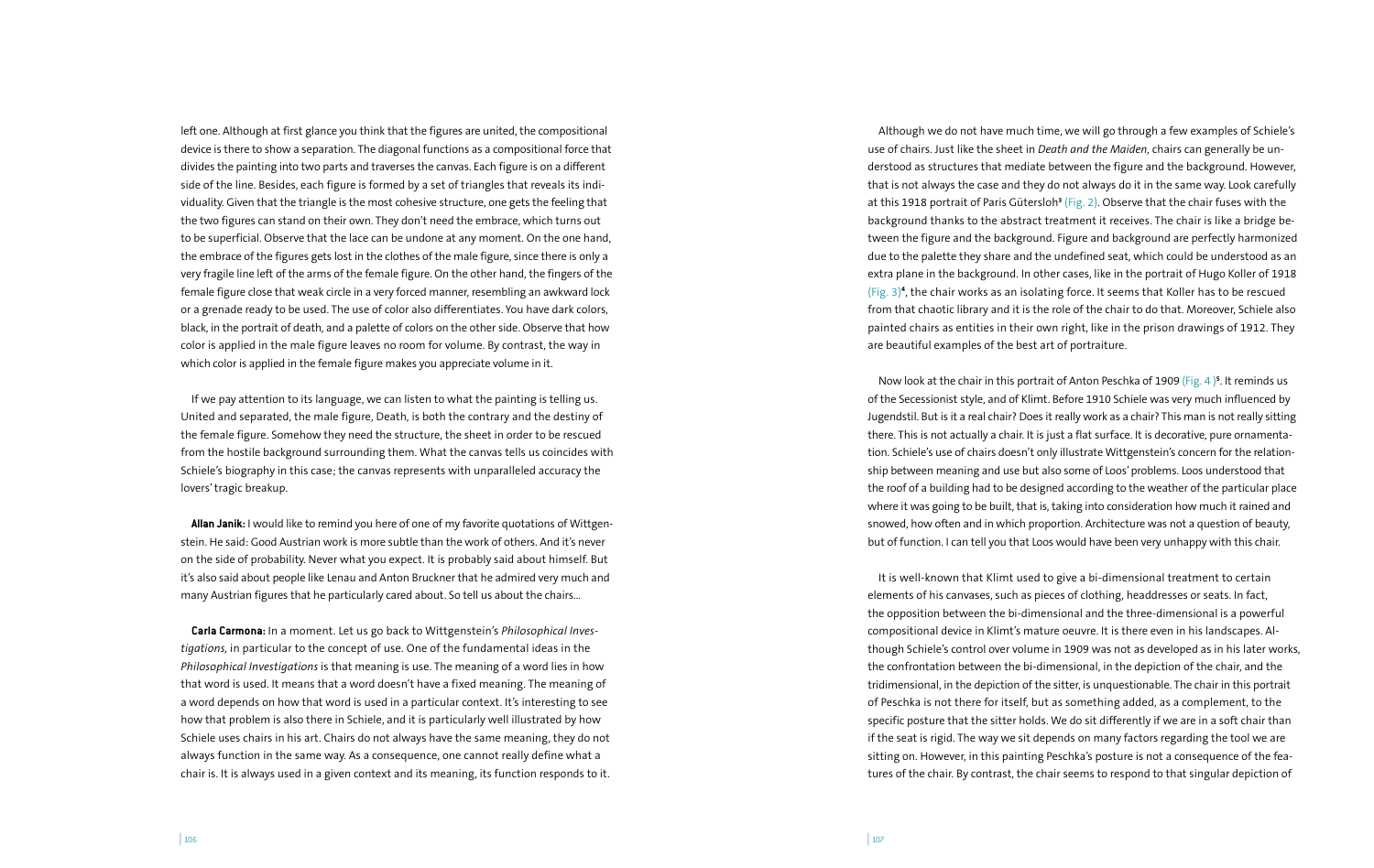### FIG. 2 | EGON SCHIELE

Bildnis des Malers Paris von Gütersloh | 1918 Portrait of the Painter Paris von Gütersloh Minneapolis Institute of Art



Peschka. Had the artist decided to depict Peschka with his arms slightly more elevated, he would have made the armchair taller. Had Schiele painted Peschka in a more reclined position, he would have exaggerated the curve of the armchair's back.

In the canvas *Mother with Two Children* of 1917**<sup>6</sup>** , the main figure is sitting, unlike in the portrait of Peschka, where the chair is only a decorative element. And yet you don't see any chair. The figures are sitting without a visible chair. Besides, the colorful, highly textured decoration of the dresses of the figures makes us think of the upholstery of a piece of furniture. Moreover, the halo that can be perceived around the figures reminds us of the back of a chair. Furthermore, the fact that the whole set has a triangular composition reinforces the structural character of a chair that is not there, that is latent. Given that the figures incarnate the chair, there is no need for the chair to be physically there, even though there are still some traces of it left.

There is still another fundamental role that chairs play in Schiele's oeuvre that I have not mentioned. In the canvas *Seated Male Nude* of 1910**<sup>7</sup>** , the figure represents use in itself. Schiele manages to paint the use of a seat by incorporating the xyz-coordinate system into the figure. The structure in this particular canvas is so much there that it doesn't need to be at all there. So it's a wonderful illustration of Wittgenstein's notion of use.

FIG. 3 | EGON SCHIELE Dr. Hugo Koller | 1918 Belvedere, Wien | Vienna



I would leave Schiele's use of chairs here. I would like to add that although it is often very useful to talk about structures, background and figures in Schiele's oeuvre, it is not always the appropriate approach to his works because there are certain canvases, and many drawings, especially among his landscapes, where you cannot distinguish those three elements. In those cases, all elements lose their singularity and everything becomes pure grammar. For instance, in his landscapes every element, no matter how trivial, is fundamental and yet equivalent to all the others in the composition. What really matters is the set of syntactical relations between them. The more rigorous the syntax, the more ethical it will be, and this has much to do with Allan's concept of 'critical modernism'.

**Allan Janik:** In case of Vienna 1900 and its continuation until today, you have in this society a number of cultural layers. The *Wiener Moderne,* associated with Klimt and the Secession, and the Wiener Werkstätte, represents one constellation of cultural and aesthetic values in which ornament was a crucial structural element, but we also have another such constellation of cultural and aesthetic values that was vehemently opposed to ornamentation for its own sake. I have termed it critical modernism. This tendency which you have in the culture, which is not terribly easily recognized immediately, is the tendency to self-criticism which above all Kraus represented and which he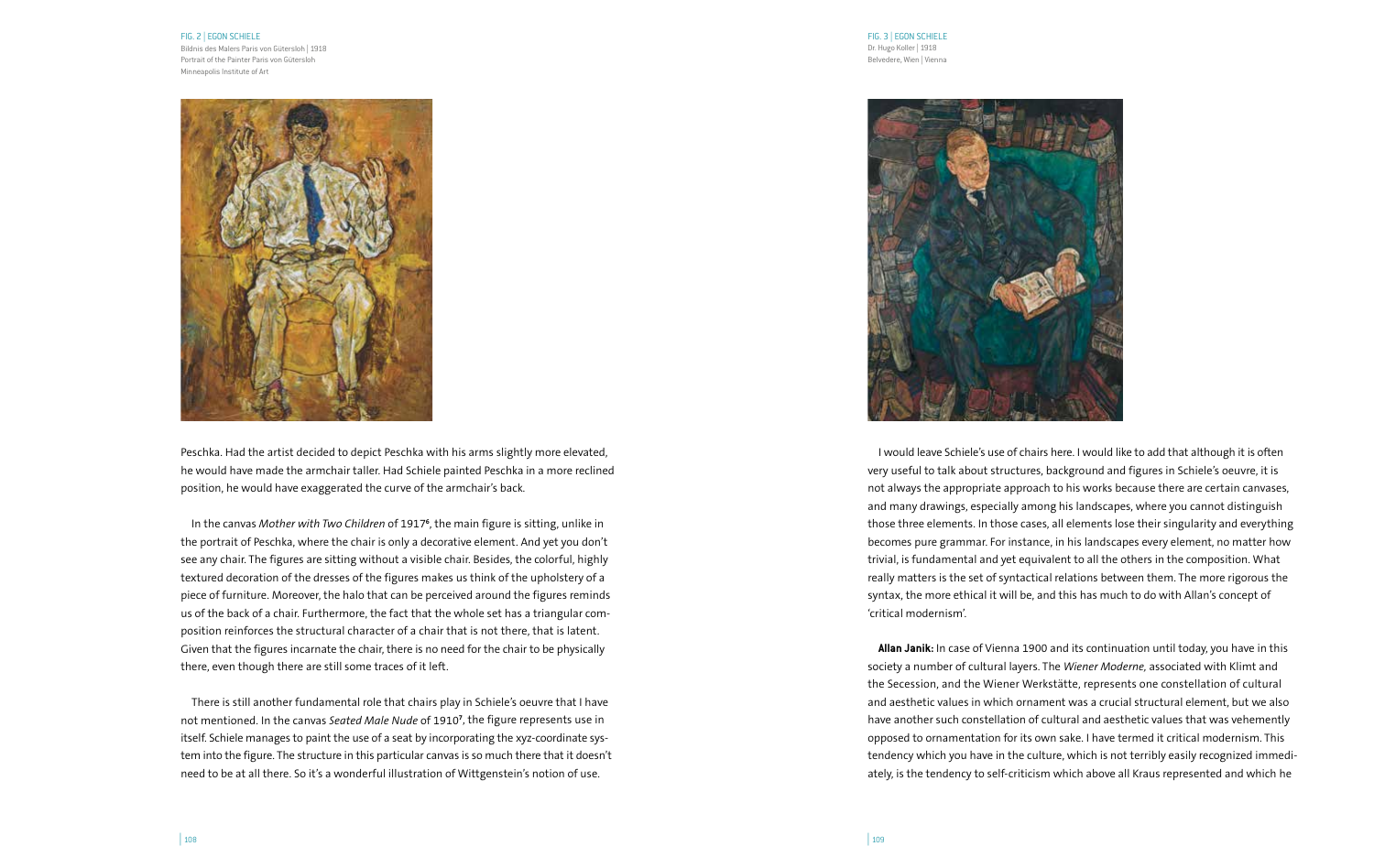inspired in a lot of people around him. But he and his friends weren't the only critical modernists. Robert Musil, for whom Kraus was a problematic figure, had the same kind of mentality, and you find it in the best work of Arthur Schnitzler as well, such as *A Far Country.* This sense that, what is said, what is under the surface, what we mean, has to be evaluated and reflected upon. It is very important for philosophy, also today, because more than ever we are bombarded with clichés of all sorts. The so-called social media are chuck-full of these clichés and live from them. For me, the meaning of Viennese critical modernism is "slow down", one of Wittgenstein's favorite mottos, which runs roughly 'take a look at what is really going on here'. We have lost our overview. Schiele shares that deeply. Especially in his later works, where he is looking at himself. Like Wittgenstein, Schiele looks as hard at himself as anybody ever has and, again like Wittgenstein, is always disappointed with what he sees.

**Carla Carmona:** I would like to point out that the invitation to slow down is very present in Schiele's landscapes and that it is a direct consequence of his powerful syntax. The many relations we perceive between different elements in the canvases force us to slow down if we do not want to miss out important stuff. And we are aware we will be missing fundamental things if we do not make extra effort to follow up all the interconnections. And Schiele's use of ornamentation and detailing is also an invitation to move to a different dimension, with its own sense of time and space. In a painting like *Levitation* of 1915-1916**<sup>8</sup>** , the apparently innocent tiny flowers interrupt our journey along the composition once again. They are pauses, halts that introduce the most versatile ways of traveling across the canvas. Those details, at first glance merely ornamental, are powerful fragmentary forces. Their repetition and the differences between them in color and form generate both coherence and dissonance in the composition. Schiele's use of ornamentation is reminiscent of the contradictions and divisions discussed by Schönberg regarding ornamentation in musical composition. These tiny flowers, spread throughout the canvas, succeed in making the composition explode.

When I think of this painting, Wittgenstein's preface to the *Philosophical Investigations* always comes to mind, the paragraph where he talks about the fragmented character of the text, the fact that he could only write an interrelated collection of remarks and that this fact was related to the very nature of his investigation. *Levitation,*  particularly its background, is a wonderful illustration of the nature of thought.

**Allan Janik:** Fundamentally, the arts are also modes of thinking. A nice aphorism of Wittgenstein's runs: People today think that art should be there to entertain us. And

that science and technology are there to teach us. They are missing the point. We learn to be human from the arts. It's a question of how. We need teachers. And I would say that Schiele is one of the very important teachers, teaching us how to look at human beings. He has the extraordinary capacity to show us human beings like ourselves, stripped down to their bare humanity. And that is exactly what Wittgenstein is after, in a very different way. Wittgenstein, by the way, had no contact with Schiele, or Schönberg. He probably wouldn't have liked Schiele. And Schiele probably wouldn't have liked him. Wittgenstein was a very difficult man who made enormous, almost superhuman demands upon his friends, just as he did on himself.

If you are interested in art today, you are supposed to be interested in everything that's art. And that is nonsense, because there are no limits and if you are interested in everything today, you are interested in nothing. A serious interest in literature and in art involves following lines of clarity and illumination that help individuals to orient themselves in a world that gets more and more difficult to grasp. Wittgenstein couldn't understand jazz music, but he used to go and listen to it every week. He wanted to find out what was going on. He couldn't understand Shakespeare but he never stopped reading him because he knew that there was something deep there. And these kinds of lessons are what saves culture in a world of advertising and merchandising. That is why we have to be thankful to people like him and Schiele who show us how to see things that we have failed to observe *for ourselves*. This is the crucial point of connection between Wittgenstein's philosophy and Schiele's art.

### **OPEN DISCUSSION**

**Question 1:** Regarding *Death and the Maiden,* you told us that the meaning of the painting is in the painting itself. But I noticed that your explanation of the painting then actually affirmed the story very much. This makes me think of the study of Vienna 1900 today, so unlike when Herr Janik arrived here now quite a few years ago. There are so many stories about Vienna 1900, especially about the world-famous Egon Schiele. Is it at all possible to consider his oeuvre and eliminate the stories?

**Carla Carmona:** I don't think that you have to eliminate the stories, but I think that they are secondary; it is more interesting to focus on pictorial language, and that is what my reading of the painting has tried to show. There is no story in the best paintings of Schiele. Think about his landscapes. It's just about grammar, pure grammar. And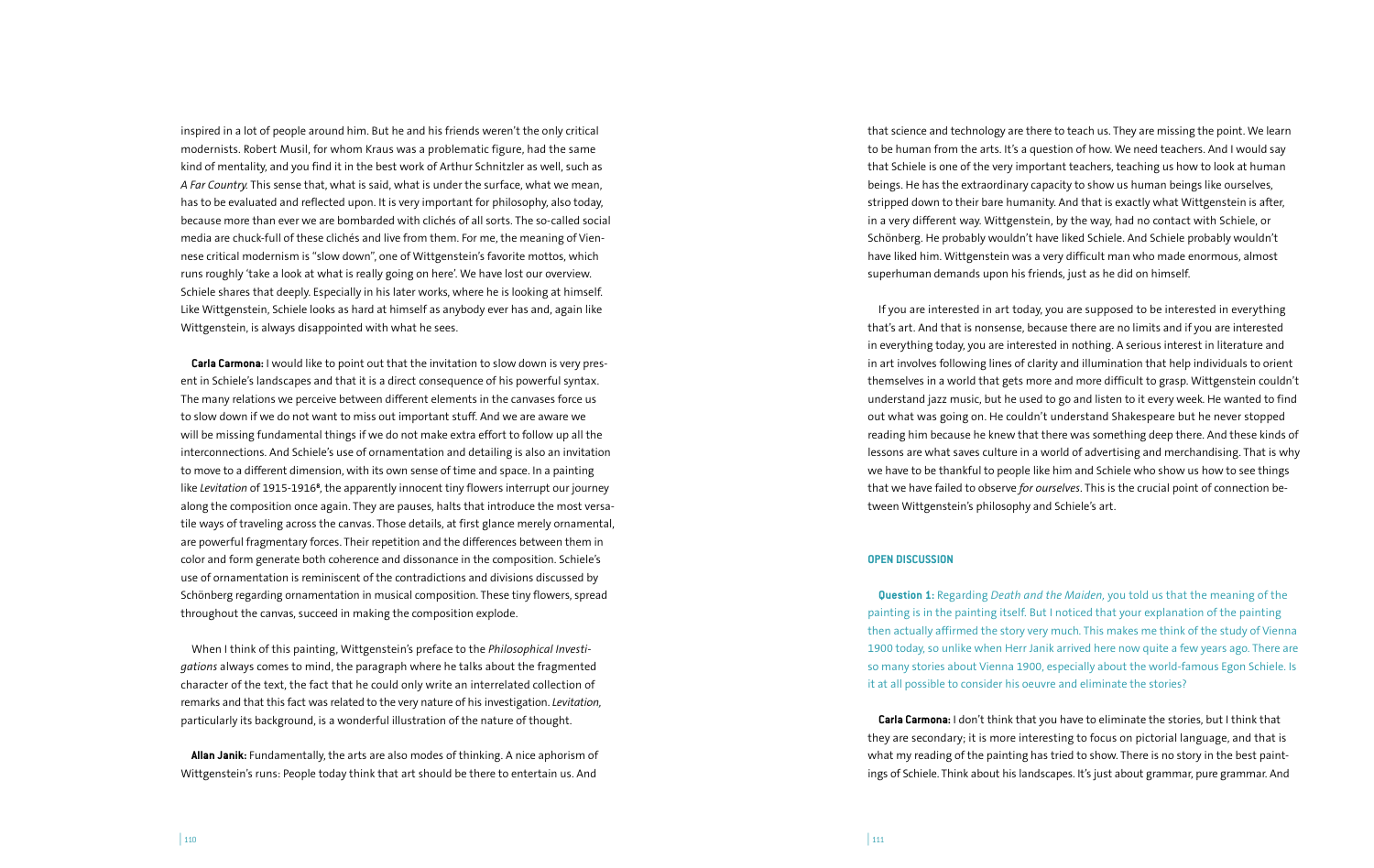if there is a story to a painting, the composition will be the most neutral storyteller. That is my point of view. Of course, it is interesting to know about the biography of an artist, and that applies to the case of Schiele too. But the general approach among the scholars in the field has been biographical and highly expressionist in itself. (I think that the adjective "expressionist" is more suitable for those working on Schiele than for Schiele himself.)

It is time to move away from that. There are many stories about Vienna 1900. Some of them have become canonical, and every canon has to be questioned. I think that one has to look much more carefully at Schiele's oeuvre, leaving the stories aside, trying to see the paintings anew, as if for the first time. That is always a good exercise, certainly there is no harm in doing that and one might benefit much from it, and get a clearer picture of things.

**Question 2:** I was thinking of your invitation to look at pictures as if they were a text. For every book you have a title. And then you have the words and the rules to use them correctly in the language. In Vienna, in art history we have a tradition of structural analysis. That's very positivist. When I was a student, I was trained to ignore the context and analyze the pictures. If you look at *Death and the Maiden,* you have the embrace. You can see it in the painting and if you compare *Death and the Maiden* to the 1907-1908 painting *The Kiss* by Gustav Klimt, you can appreciate the same kind of melting formal structure. However, if you consider the title, there is a break in the narration: there is Death and there is the Maiden. And your description moves away from formal items.

**Carla Carmona:** I disagree. I do not think that my description differs from a close reading of the formal syntax of the painting. However, we did not have the time to get into it in great detail. I think that staying at the level of the embrace, of the fact that the two figures are somehow embracing each other, is too superficial. One has to analyze the embrace, and see how powerful it is, how convincing. One could apply here the distinction between depth and surface grammar of the later Wittgenstein. The apparent embrace would be equivalent to the surface grammar of the painting, and analyzing the embrace would mean to get involved with the depth grammar of Schiele's pictorial language.

I think that your idea of comparing *Death and the Maiden* and *The Kiss* is definitely important but I believe that a careful contrast between the two will show serious dissimilarities.

I would also like to point out that *Death and the Maiden* is an allegory that has been used time and again in the history of art. So it's a part of our traditional language. Language is not only grammar. Language is also about meaning. The pair Death/the Maiden has been charged with a lot of meaning throughout the course of history. So looking deep into the roots of the composition cannot be reduced to any sort of formalism. I would like to add that Schiele didn't always give names to his paintings.

**Allan Janik:** The truth hides in the detail. Why would somebody want to paint the motif *Death and the Maiden* in this particular way and not in another way? Once again there are all these options possible.

**Question 3:** If I understand your book correctly, Allan, for me one of the most interesting and convincing themes is that people like Schönberg, Loos, Kraus and Wittgenstein had something in common which can maybe be expressed as a hidden ethical convention, an ethical movement. This kind of critique of the society they lived within. If this is correct: Do you also see the same ethical fundamentals, the same ethical intention in Schiele's work? Is there the same kind of critique of society?

**Allan Janik:** Yes, definitely. The place where I am at home here is less painting than poetry. I translated Trakl for that reason. I worked together with one of the leading Trakl scholars in the world for many years. We gave courses on Wittgenstein and Trakl. There are a number of chapters missing in *Wittgenstein's Vienna* and I knew it already when we wrote the book. When I was writing *Wittgenstein's Vienna* I was under pressure to get things done quickly. One of the chapters that is missing is on Trakl. Another one, Carla convinced me, is on Schiele. The most important one is on Otto Weininger, who first insisted in the face of the *Wiener Moderne* that ethics and aesthetics are one.

**Carla Carmona:** I think that the chapter you dedicated to Otto Weininger in *Assembling Reminders* has made up for that.

**Allan Janik:** Otto Weininger was the philosophical source of all of Viennese critical modernism. He is a very strange figure and is at best only half-understood. He wrote lots of dangerous silly things about women and Jews, but he wrote a lot of profound things as well. Unfortunately, he is better known for the former. It's not for nothing that a very serious man, like the young Schönberg, talked about Weininger along with August Strindberg and Maurice Maeterlinck as one of the few serious opponents of the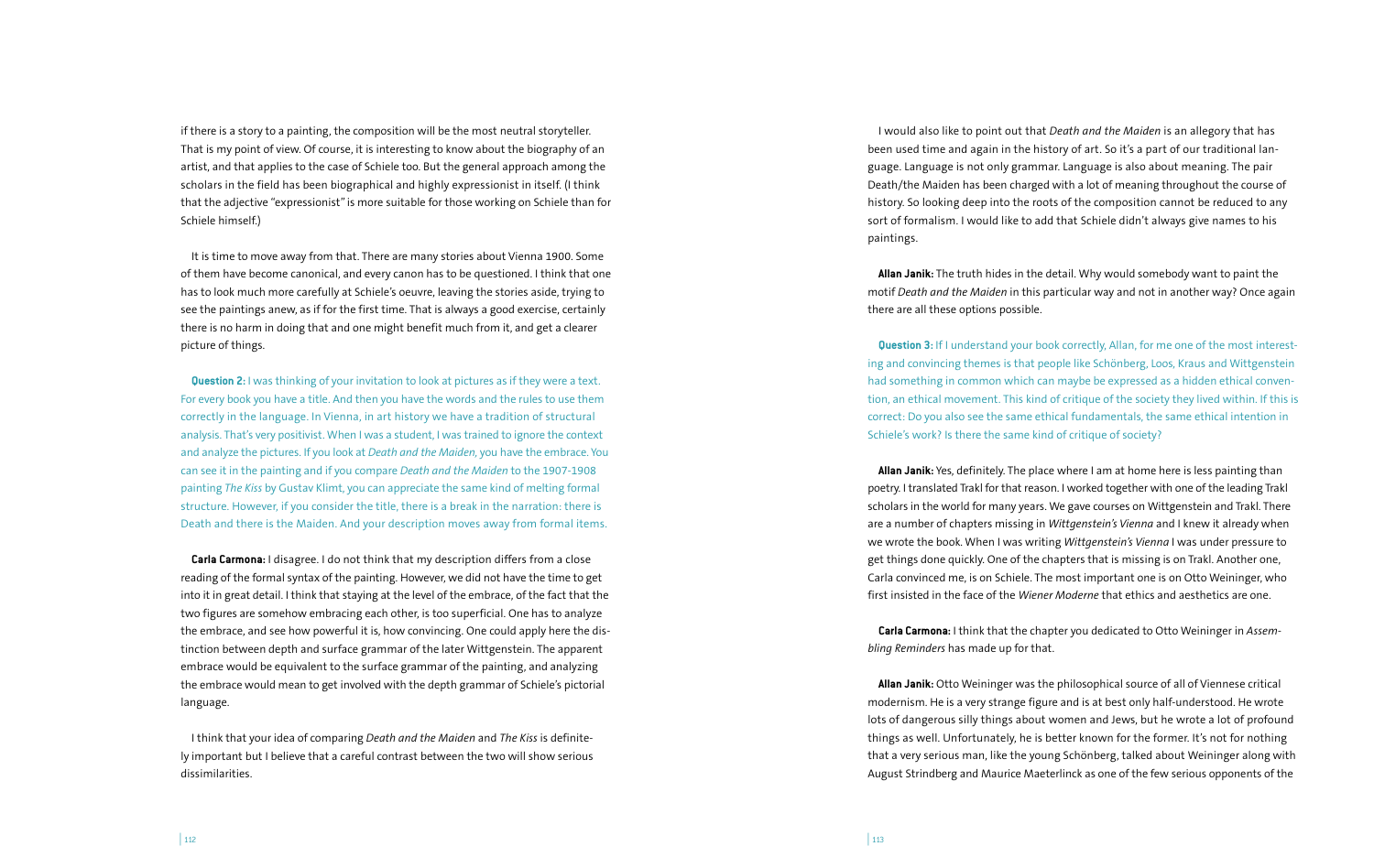mind-killing aesthetic of comfort that dominated the *Wiener Moderne* in his youth. In any case, there is a lot more to *Wittgenstein's Vienna* than I had the chance to put in to it when writing it.

Many years later I tried to add a few chapters, but you could not do anything but ruin the book's integrity by altering it in a major way. So in order to fill the gap I had to write another book which I called *Wittgenstein's Vienna Revisited.* There is more to the story, more to the culture, much more, than we were capable of handling when we wrote it forty-five years ago. And it's astonishing how much there is still around of the old times. And how similar the attitudes of people are. Especially in politics, in the relationship between journalism and politics. There are lots of other examples. Who was it that said of the "dead past" that it is not dead, indeed, it is not past.

**Carla Carmona:** Let me add something in reply to the question. Egon Schiele had an astonishing concern for ethics and that shows in his poetry and in his letters. He wanted to create his own art association towards the end of his life, and he worked very hard in that direction. It was quite a movement that involved very interesting people, Schönberg, for instance, was part of it. It did not have a definitive name. Schiele referred to it as the Kunsthalle**<sup>9</sup>** , which indicates how important the exhibition space was to the whole thing and in particular to Schiele's conception of the practice of art. The idea was to be able to reconstruct the arts after the Great War. Art was considered as a fight in what could be understood as the Kunsthalle Manifesto. The Kunsthalle wanted to promote an artistic war in order to foster the wellbeing of humankind.

Moreover, Schiele always expressed his artistic ideas and principles in ethical terms. And ethics and religion were very close for him. He was a very spiritual character, and in his writings he often refers to the transcendental. He understood that the artist was a manifestation of the transcendental. I always found very revealing the fact that he wanted to create a mausoleum in order to erect a temple for those who had fallen in the First World War. So in a way Schiele established an important connection between art, ethics, and religion. A very particular religion; his own religion, somehow. And it is no coincidence that we find such a connection between the three also in Wittgenstein's *Tractatus*. What was there in what Wittgenstein termed the world of value? What was *das Mystische?* Ethics, aesthetics and religion. And in Wittgenstein, aesthetics is nothing but artistic practice itself, not what philosophers or anybody else says about it.

I believe that Schiele's ethical concerns manifest themselves in his pictorial grammar. In the silence there is in his best work, when there is nothing but grammar showing itself: when Schiele doesn't try to add anything to the message. And in that way his art resonates well with the last propositions of the *Tractatus,* those that were a mystery for somebody like Bertrand Russell. Like Wittgenstein did in philosophy, Schiele made explicit the limits of pictorial language from within that language.

**Allan Janik:** That reminds me of something important that I have nearly forgotten here. Our discussion here is only half of what I originally planned to present. I know another Spanish lady, who is an art historian and wrote her dissertation on Schiele, on the theme *Das unrettbare Ich* and the philosophical background to Schiele's concept of the Self. Unfortunately, Helena Pereña has a vernissage in Innsbruck tonight, where she is the curator of the Tiroler Landesmuseen, and as a result could not be here with us. The purpose of this discussion, and the discussion I hope I shall have with Dr. Pereña in the future, is the philosophical background to and the philosophical dimension of Schiele.

When I look at Schiele, the thinker who jumps into my mind is in fact not Wittgenstein. It's a man called Ferdinand Ebner, an Austrian who is completely forgotten. Ebner was the first person to develop a dialogical philosophy. Martin Buber, who was writing at the same time, took over the notions of I and Thou. Ebner says we are driven to the other because the more we try to live for ourselves, the more we get encapsulated in ourselves, the more we become a victim of a self-destructive drive to what he called *Ich-Einsamkeit.* 

**Carla Carmona:** Last year I gave a talk at the Egon Schiele Research Symposium titled *Art as Religion: On the Eternal View of Things,* where I explored the connection between Schiele and Ebner, motivated by the many times that Allan invited me to go in that direction, and I found out many interesting things. Although Schiele could not have been influenced by Ebner's writings, given that Ebner did not publish his first work till after Schiele was already dead, one could say that there was something in the atmosphere that both of them perceived and responded to in a similar way.

Ebner uses a concept that relates body and language: *Wortleib,* word-body. Ebner understands human flesh as a point of convergence between the word and the human body. According to him, the human body is involved in an intense longing for dialogue and communicates it. In fact, according to Ebner, that longing is incarnated in our anatomical structure and it manifests itself in our gestures, in our body language. In fact, body language presupposes word in man, its meaning and man's intimate relationship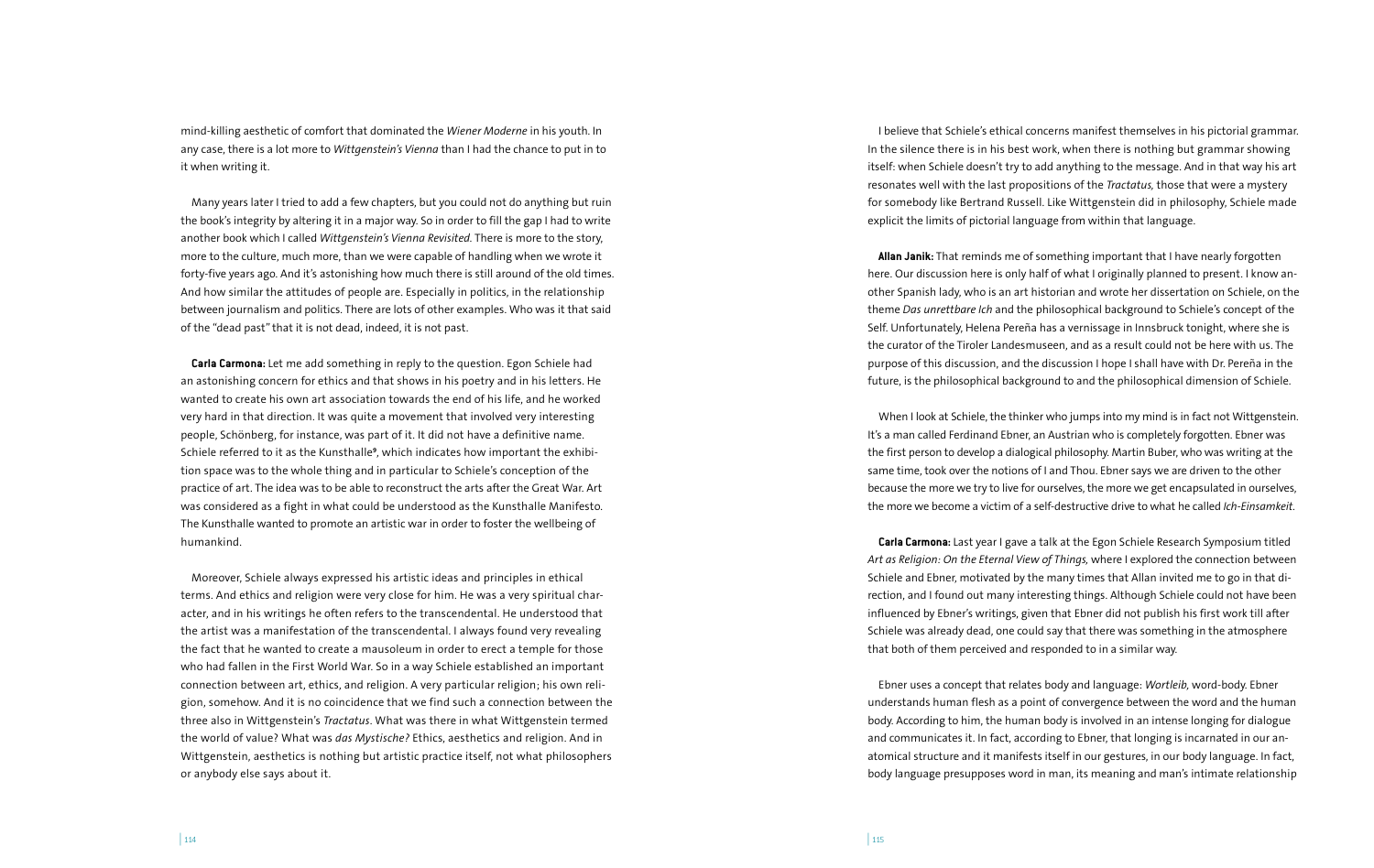with it. That explains the expressivity of gestures and body language in general. It is interesting to notice the resemblance with the last writings of Wittgenstein, since for Wittgenstein at the core of language was gesture. Ebner did not understand the body as a corporeal instrument, but as a verbal and spiritual, in his terms, pneumatological reality. Hence, man can identify himself with his body because the body is also the word.

Ebner pays special attention to the gesture of pointing towards something. Concretely, he uses the verb *deuten.* He considers that particular gesture as something characteristic of the human being and attributes a spiritual character to it. In fact, he believes that the gestural ability of the hand is a distinctive feature of the human being, in comparison to animals. I believe that the resemblance between these ideas and the role that hands play in Schiele's oeuvre is crystal-clear.

**Allan Janik:** Yes, it's really impossible for me to look at Schiele's self-portraits without thinking of Ebner. I hope we can continue this discussion another time. There is a lot more to say.

**1 |** Allan Janik and Stephen Toulmin, *Wittgenstein's Vienna.* 1909, oil and metallic paint, 110, 2 × 100 cm (43⅜ × New York 1973. German translation: Wittgensteins Wien, 39⅜ in), Private collection, Kallir 1998, (see note 2), K P.150. München 1984.

**2 |** Egon Schiele, *Death and the Maiden (Man and Girl),* 1915. Oil on canvas, 150 × 180 cm (59 × 70⅞ in). Belvedere, Vienna, Inv. no. 3171, Jane Kallir: *Egon Schiele.*  **7 |** Egon Schiele, *Seated Male Nude (Self-portrait),* 1910, *The Complete Works,* New York 1998, K P.289. **3 |** Egon Schiele, *Portrait of the Painter Paris von Gütersloh,*  Leopold Museum, Vienna, Inv. 465, Kallir 1998, (see note 2) 1918, oil on canvas, 140.3  $\times$  109.9 cm (55 ¼  $\times$  43 ¼ in), Minneapolis Institute of Art, Kallir 1998 (see note 2) K P.322.

**4 |** Egon Schiele, *Dr. Hugo Koller,* 1918, oil on canvas, 140.3 × 110 cm (55¼ × 43⅛ in), Belvedere Vienna, Inv.no. **9 |** Letter from Egon Schiele to Anton Peschka, 02.03.1917, 4296, Kallir 1998 (see note 2), K P.320. **5 |** Egon Schiele, *Portrait of the Painter Anton Peschka,* 

**6 |** Egon Schiele: *Mother with Two Children III,* 1915–1917, oil on canvas, 150 × 159.8 cm (59 × 62½ in), Belvedere, Vienna, Inv. 4473, Kallir 1998, (see note 2) K P.303. Oil, opaque color on canvas,  $152.5 \times 150$  cm (60  $\times$  59 in), K P. 172.

**8 |** Egon Schiele: *Levitation (The Blind II),* 1915–1916. Oil on canvas, 200  $\times$  172 cm (783/4  $\times$  673/4 in). Leopold Museum, Vienna, Inv. 467, Kallir 1998 (see note 2), K P.288. Privatbesitz/USA, in: Egon Schiele Datenbank der Autographen (ESDA), ID: 1263, online: http://www.egonschiele.at